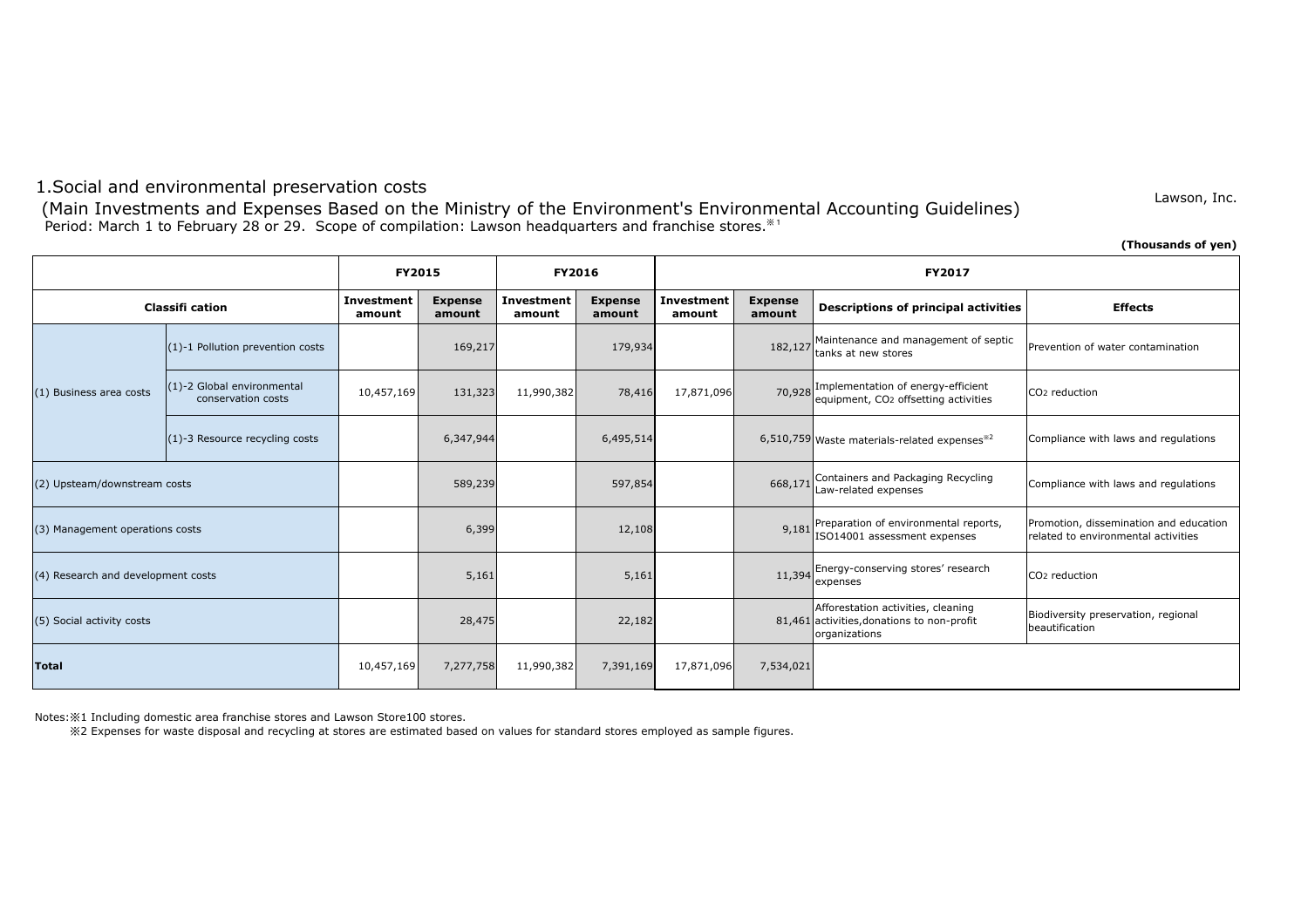## 2. Environmental Data

Lawson, Inc.

|                          |                                                                                                                          | Item                                                                                                   |                            |                      | Unit                      | FY2010  | FY2011  | FY2012             | FY2013             | FY2014             | FY2015             | FY2016             | FY2017             |
|--------------------------|--------------------------------------------------------------------------------------------------------------------------|--------------------------------------------------------------------------------------------------------|----------------------------|----------------------|---------------------------|---------|---------|--------------------|--------------------|--------------------|--------------------|--------------------|--------------------|
|                          |                                                                                                                          | Total                                                                                                  |                            |                      | Thousands of tons<br>(96) |         |         | 3,615.7<br>(100.0) | 4,341.7<br>(100.0) | 4,728.3<br>(100.0) | 4,868.4<br>(100.0) | 4.985.1<br>(100.0) | 5,190.2<br>(100.0) |
| Reducing CO <sub>2</sub> | Supply chain CO <sub>2</sub> emissions <sup>*1</sup>                                                                     | Gasoline consumption by Company vehicles                                                               |                            | Scope1               | Thousands of tons<br>( %) |         |         | 5.9<br>(0.16)      | 6.5<br>(0.15)      | 6.1<br>(0.13)      | 5.5<br>(0.11)      | 5.3<br>(0.11)      | 5.1<br>(0.10)      |
|                          |                                                                                                                          | Electricity consumption by corporate headquarters, areas,<br>branchces and Company-operated stores     |                            | Scope <sub>2</sub>   | Thousands of tons<br>(%)  |         |         | 13.4<br>(0.37)     | 16.0<br>(0.37)     | 75.9<br>(1.60)     | 21.8<br>(0.45)     | 25.3<br>(0.51)     | 26.3<br>(0.51)     |
|                          |                                                                                                                          | Stocked raw materials (Private and national brand products,<br>plastic shopping bags, etc.)            |                            | Scope3<br>Category1  | housands of tons<br>( %)  |         |         | 2,605.6<br>(72.06) | 3,229.8<br>(74.39) | 3,303.4<br>(69.87) | 3,534.<br>(72.60)  | 3,711.8<br>(74.46) | 3,850.4<br>(74.19) |
|                          |                                                                                                                          | Energy consumption associated with electric power procurement                                          |                            | Scope3<br>Category3  | Thousands of tons<br>(%)  |         |         | 59.7<br>(1.65)     | 63.1<br>(1.45)     | 74.0<br>(1.56)     | 71.1<br>(1.46)     | 74.3<br>(1.49)     | 76.5<br>(1.47)     |
|                          |                                                                                                                          | Energy consumption by delivery centers                                                                 |                            | Scope3<br>Category4  | Thousands of tons<br>(96) |         |         | 92.7<br>(2.57)     | 74.8<br>(1.72)     | 78.5<br>(1.66)     | 83.2<br>(1.71)     | 86.6<br>(1.73)     | 94.0<br>(1.81)     |
|                          |                                                                                                                          | Waste generated by stores & industrial waste generated at<br>times of store closures and remodeling    |                            | Scope3<br>Category5  | Thousands of tons<br>(%)  |         |         | 23.3<br>(0.64)     | 24.8<br>(0.57)     | 27.7<br>(0.59)     | 26.5<br>(0.54)     | 26.3<br>(0.53)     | 28.0<br>(0.54)     |
|                          |                                                                                                                          | Business trips by headquarters employees                                                               |                            | Scope3<br>Category6  | Thousands of tons<br>( %) |         |         |                    | 0.5<br>(0.01)      | 0.5<br>(0.01)      | 0.5<br>(0.01)      | 0.5<br>(0.01)      | 0.6<br>(0.01)      |
|                          |                                                                                                                          | Disposal of containers, disposable chopsticks and plastic shopping bags                                |                            | Scope3<br>Category12 | Thousands of tons<br>(%)  |         |         | 35.0<br>(0.97)     | 47.6<br>(1.10)     | 52.9<br>(1.12)     | 34.2<br>(0.70)     | 34.6<br>(0.69)     | 37.3<br>(0.72)     |
|                          |                                                                                                                          | Electricity consumption by franchise stores                                                            |                            | Scope3<br>Category14 | Thousands of tons<br>(%)  |         |         | 780.<br>(21.58)    | 878.6<br>(20.24)   | 1,109.3<br>(23.46) | 1,091.<br>(22.42)  | 1,020.4<br>(20.47) | 1,072.0<br>(20.65) |
|                          |                                                                                                                          | Per-store CO <sub>2</sub> emissions due to electricity consumption <sup>*2</sup>                       |                            | ÷                    | $+$                       | 68.2    | 86.1    | 86.7               | 101.8              | 98.3               | 98.8               | 95.4               | 90.3               |
|                          | Per-store CO <sub>2</sub> emissions                                                                                      | Per-store delivery truck CO2 emissions<br>(Reduction rate compared with fiscal 2007)                   |                            | 96                   | 16.9                      | 21.3    | 23.8    | 22.8               | 24.2               | 21.0               | 22.2               | 20.2               |                    |
|                          |                                                                                                                          | Per-store daily delivery trucks<br>(excluding newspapers and tobacco deliveries)                       |                            | Trucks               | 7.29                      | 7.29    | 7.0     | 7.0                | 7.0                | 7.0                | 7.0                | 7.0                |                    |
|                          |                                                                                                                          | CO <sub>2</sub> emissions when containers and packaging are incinerated                                |                            |                      | t                         | 31,277  | 30,857  | 28,754             | 28,542             | 32,511             | 35,891             | 34,637             | 37,440             |
|                          | Container and packaging weight and CO2<br>emissions                                                                      | (Reduction rate compared with fiscal 2006)                                                             |                            |                      | %                         | 24.8    | 25.8    | 30.8               | 31.3               | 21.8               | 13.7               | 16.7               | 9.9                |
|                          |                                                                                                                          | Packaging used                                                                                         |                            |                      |                           | 8,848   | 9,247   | 9,827              | 10,018             | 10,189             | 10,339             | 10,727             | 11,190             |
|                          |                                                                                                                          | Packaging per product                                                                                  |                            | $\alpha$             | 4.95                      | 4.82    | 4.87    | 4.91               | 5.02               | 5.41               | 4.95               | 5.63               |                    |
|                          | CO2 offset through the CO2 Offset Program<br>Cumulative CO <sub>2</sub> offset<br>(offsets sold or attached to products) |                                                                                                        |                            |                      | 16,228                    | 16,919  | 20,512  | 23,450             | 24,700             | 26,100             | 27,600             | 29,300             |                    |
|                          |                                                                                                                          | Cumulative "Bring Your Own Bag" reusable bags distributed                                              |                            |                      | Thousands of bags         | 2600    | 2710    | 3260               | 4290               | 4310               | 4340               | 4380               | 443                |
|                          |                                                                                                                          | Plastic shopping bags used per store weight                                                            |                            |                      | ka                        | 674     | 681     | 690                | 683                | 667                | 668                | 667                | 670                |
| Saving resources         | Program to reduce plastic shopping bag use                                                                               | Plastic shopping bag handout rate                                                                      |                            |                      | $\%$                      | 74.0    | 74.3    | 75.4               | 76.3               | 77.1               | 76.8               | 78.0               | 78.1               |
|                          |                                                                                                                          | Plastic shopping bags used weight                                                                      |                            | $\pm$                | 5.978                     | 6.250   | 6,661   | 6,988              | 7,203              | 7,592              | 7,975              | 10,816             |                    |
|                          |                                                                                                                          | Disposable chopsticks used                                                                             |                            |                      | Thousands of pairs        | 464,490 | 478,189 | 524,461            | 546,198            | 555,657            | 593,452            | 670,122            | 749,563            |
|                          | Program to reduce disposable chopstick use                                                                               | Disposable chopsticks used per store                                                                   |                            | Pairs                | 52,912                    | 52,627  | 54,877  | 53,908             | 51,904             | 52,808             | 56,370             | 56,940             |                    |
| Saving resources         |                                                                                                                          | Stores that recycle used cooking oil                                                                   | Lawson Group <sup>*3</sup> | $\star$              | Stores                    | 8,500   | 9,142   | 9,875              | 10,468             | 11,059             | 11,470             | 12,348             | 13,156             |
|                          | Food waste recycling                                                                                                     | Stores that recycle food waste (Feed-making / Fertilization, Heat recovery) Lawson Group <sup>®3</sup> |                            | $\star$              | Stores                    | 1,791   | 2,157   | 2,403              | 2,456              | 2,645              | 2,555              | 2,685              | 2,950              |
|                          |                                                                                                                          | Food recycling ratio                                                                                   | Lawson (non-consolidated)  | $\star$              | $\%$                      | 34.7    | 47.6    | 50.3               | 47.6               | 44.7               | 41.1               | 44.3               | 44.5               |
|                          | Average daily waste per store                                                                                            | Scope: See note 4 below.<br>Period: Administrative vear*4                                              |                            |                      | kq                        | 51.8    | 52.0    | 53.7               | 53.7               | 51.6               | 51.0               | 55.4               | 55.9               |

Notes: ※1 Calculated as per industry-classified interpretation regarding Basic Guidelines on Greenhouse Gas Emissions Calculated annually based on coefficients for receiving-end terminals published by the Federation of El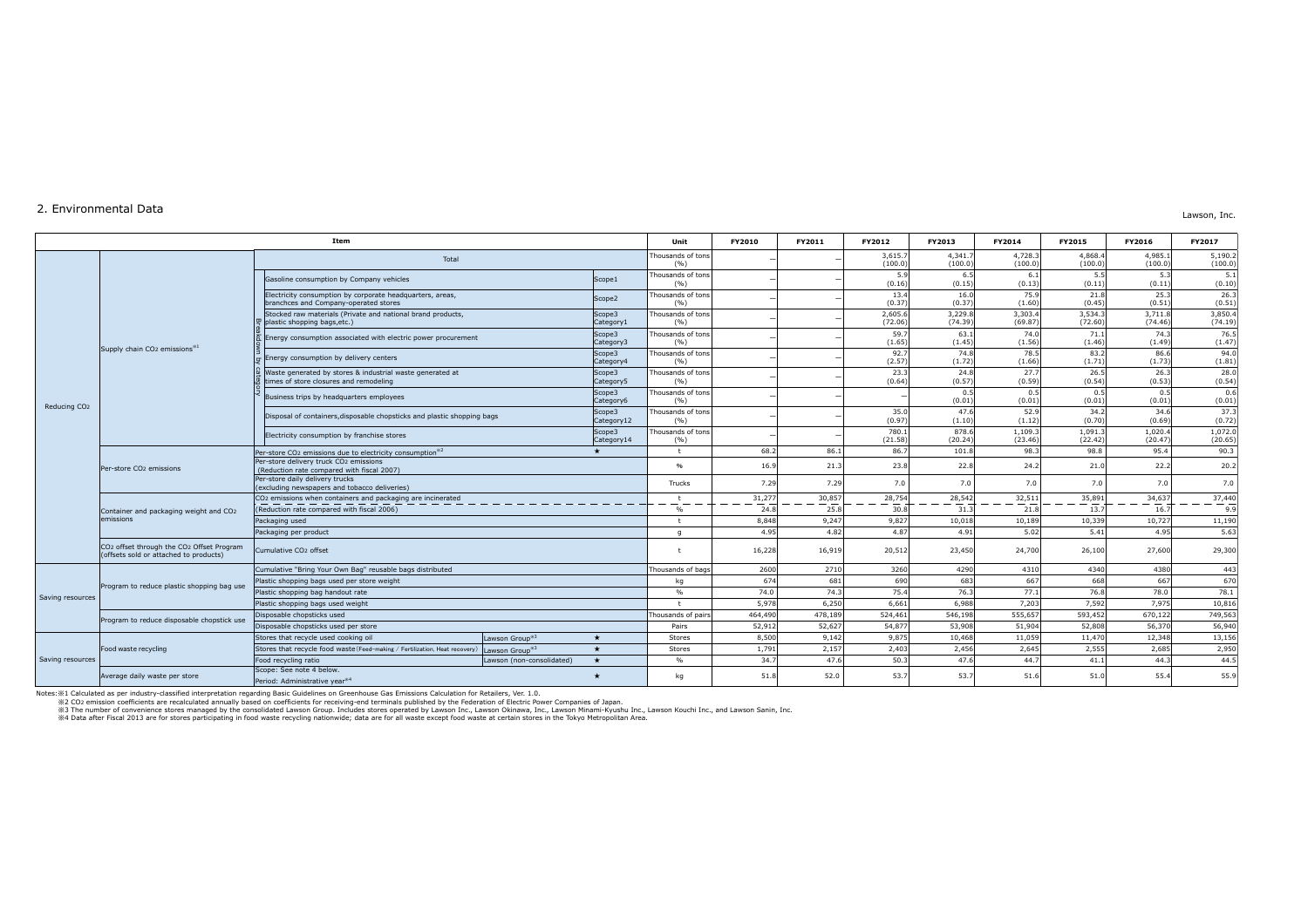## 3. Fund Donations

| (Millions of yen) |  |
|-------------------|--|

|                            | <b>Lawson Green Fund</b> | <b>Support Dreams Fund</b><br>(Scholarship program for victims of<br>the Great East Japan Earthquake) | <b>Support Dreams Fund</b><br>(Scholarship program for children<br>from single-parent families) | <b>TOMODACHI Fund</b>    | <b>Disaster Relief Fund,</b><br>and other funds | <b>Total</b> |
|----------------------------|--------------------------|-------------------------------------------------------------------------------------------------------|-------------------------------------------------------------------------------------------------|--------------------------|-------------------------------------------------|--------------|
| <b>Cumulative total</b>    | 4,070                    | 1,934                                                                                                 | 162                                                                                             | 104                      | 2,787                                           | 9,057        |
| FY2017                     | 157                      | 48                                                                                                    | 162                                                                                             | 15                       | 53                                              | 436          |
| FY2016                     | 146                      | 134                                                                                                   |                                                                                                 | 14                       | 367                                             | 661          |
| FY2015                     | 110                      | 189                                                                                                   |                                                                                                 | 24                       | 94                                              | 417          |
| FY2014                     | 97                       | 291                                                                                                   |                                                                                                 | 31                       | 31                                              | 449          |
| FY2013                     | 83                       | 330                                                                                                   |                                                                                                 | 20                       | 49                                              | 482          |
| FY2012                     | 110                      | 388                                                                                                   |                                                                                                 |                          |                                                 | 502          |
| FY2011                     | 111                      | 554                                                                                                   |                                                                                                 | $\overline{\phantom{0}}$ | 1,073                                           | 1,738        |
| FY2010                     | 245                      |                                                                                                       |                                                                                                 |                          | 71                                              | 316          |
| FY2009                     | 233                      |                                                                                                       |                                                                                                 |                          | 36                                              | 270          |
| FY2008                     | 254                      |                                                                                                       |                                                                                                 |                          | 45                                              | 299          |
| FY2007                     | 238                      |                                                                                                       |                                                                                                 |                          | 40                                              | 278          |
| FY2006                     | 247                      |                                                                                                       |                                                                                                 |                          | 23                                              | 270          |
| FY2005                     | 232                      |                                                                                                       |                                                                                                 |                          | 64                                              | 296          |
| FY2004                     | 175                      |                                                                                                       |                                                                                                 |                          | 275                                             | 450          |
| FY2003                     | 196                      |                                                                                                       |                                                                                                 |                          | $\overline{7}$                                  | 203          |
| FY2002                     | 177                      |                                                                                                       |                                                                                                 |                          | 45                                              | 221          |
| FY2001                     | 192                      |                                                                                                       |                                                                                                 |                          | <b>77</b>                                       | 268          |
| FY2000                     | 154                      |                                                                                                       |                                                                                                 |                          | 93                                              | 247          |
| FY1999                     | 190                      |                                                                                                       |                                                                                                 |                          | 45                                              | 235          |
| FY1998                     | 166                      |                                                                                                       |                                                                                                 |                          |                                                 | 166          |
| FY1997                     | 154                      |                                                                                                       |                                                                                                 |                          |                                                 | 154          |
| FY1996                     | 107                      |                                                                                                       |                                                                                                 |                          |                                                 | 107          |
| FY1995                     | 98                       |                                                                                                       |                                                                                                 |                          | 295                                             | 393          |
| FY1994                     | 79                       |                                                                                                       |                                                                                                 |                          |                                                 | 79           |
| FY1993                     | 96                       |                                                                                                       |                                                                                                 |                          |                                                 | 96           |
| FY1992(From September1992) | 24                       |                                                                                                       |                                                                                                 |                          |                                                 | 24           |

Notes:※Figures have been rounded. (Millions of yen)<br>※Donations include those collected in stores, donations via Loppi, donations of Ponta and d point reward points , and donations from headquarters.

## Lawson, Inc.